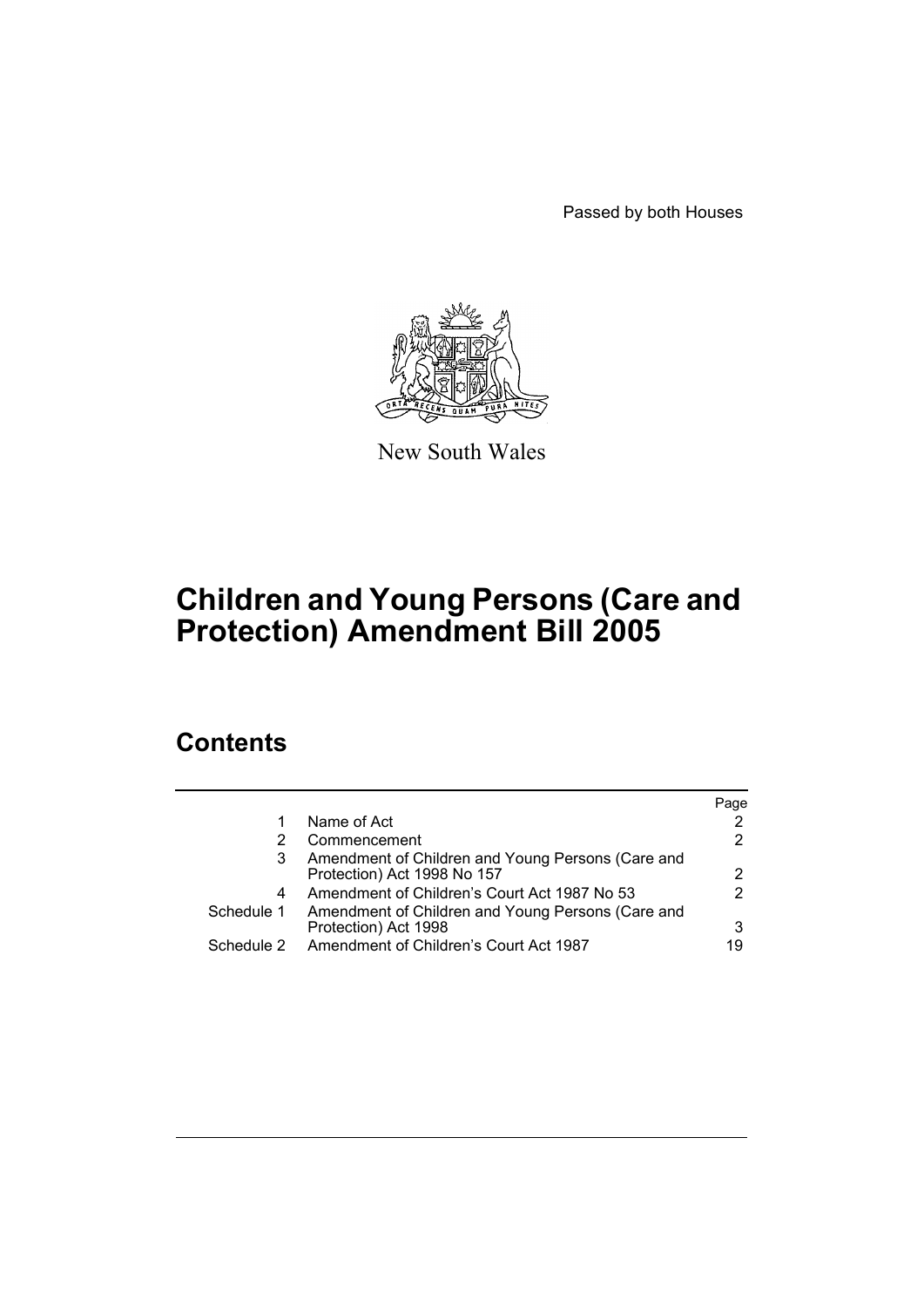*I certify that this PUBLIC BILL, which originated in the LEGISLATIVE ASSEMBLY, has finally passed the LEGISLATIVE COUNCIL and the LEGISLATIVE ASSEMBLY of NEW SOUTH WALES.*

> *Clerk of the Legislative Assembly. Legislative Assembly, Sydney, , 2005*



New South Wales

# **Children and Young Persons (Care and Protection) Amendment Bill 2005**

Act No , 2005

An Act to amend the *Children and Young Persons (Care and Protection) Act 1998* with respect to the powers of the Children's Court to compel attendance and other powers of the Children's Court, Children's Magistrates and certain registrars; powers of arrest; and for other purposes.

*I have examined this Bill, and find it to correspond in all respects with the Bill as finally passed by both Houses.*

*Chairman of Committees of the Legislative Assembly.*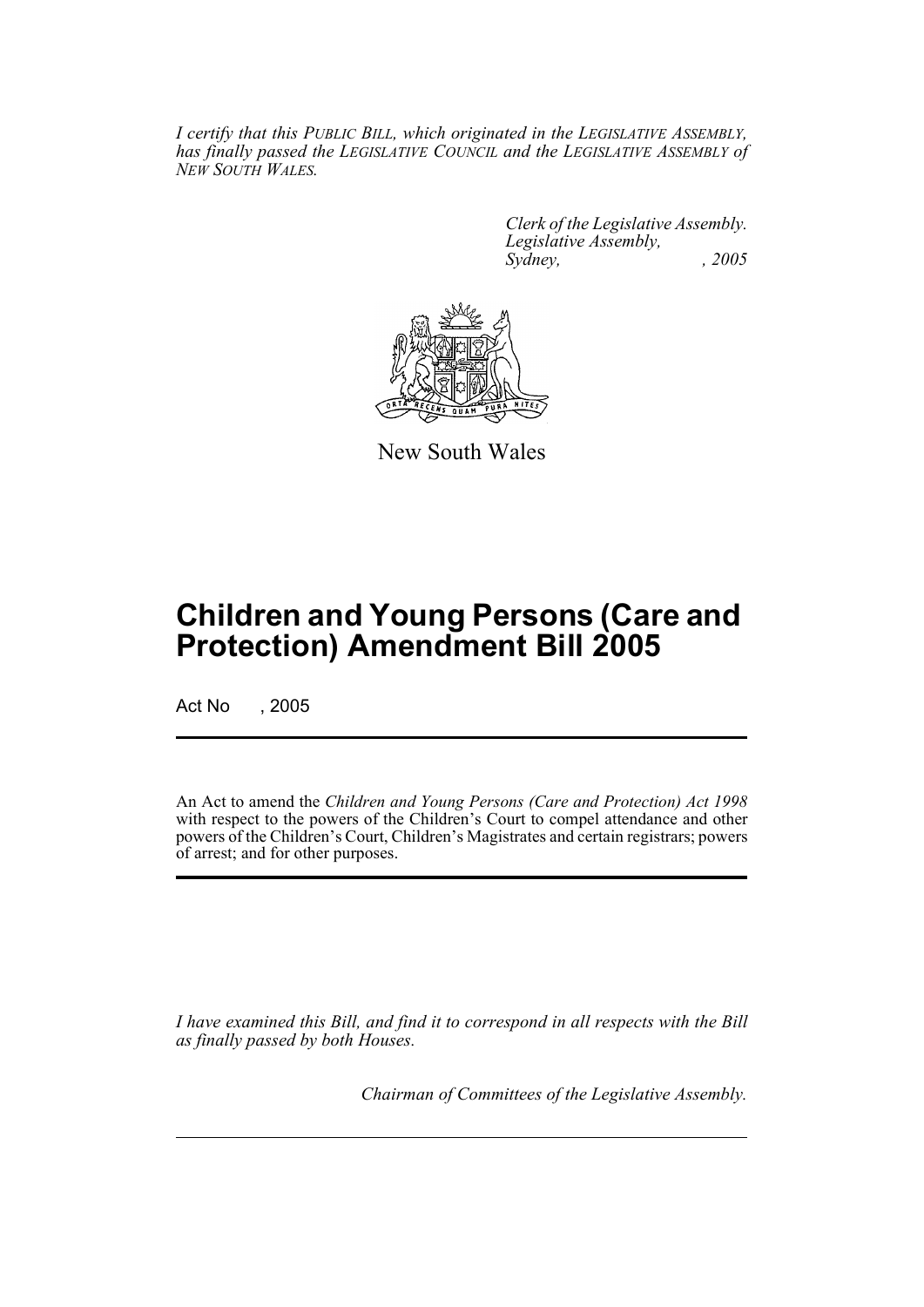# **The Legislature of New South Wales enacts:**

## **1 Name of Act**

This Act is the *Children and Young Persons (Care and Protection) Amendment Act 2005*.

## **2 Commencement**

This Act commences on a day or days to be appointed by proclamation.

#### **3 Amendment of Children and Young Persons (Care and Protection) Act 1998 No 157**

The *Children and Young Persons (Care and Protection) Act 1998* is amended as set out in Schedule 1.

# **4 Amendment of Children's Court Act 1987 No 53**

The *Children's Court Act 1987* is amended as set out in Schedule 2.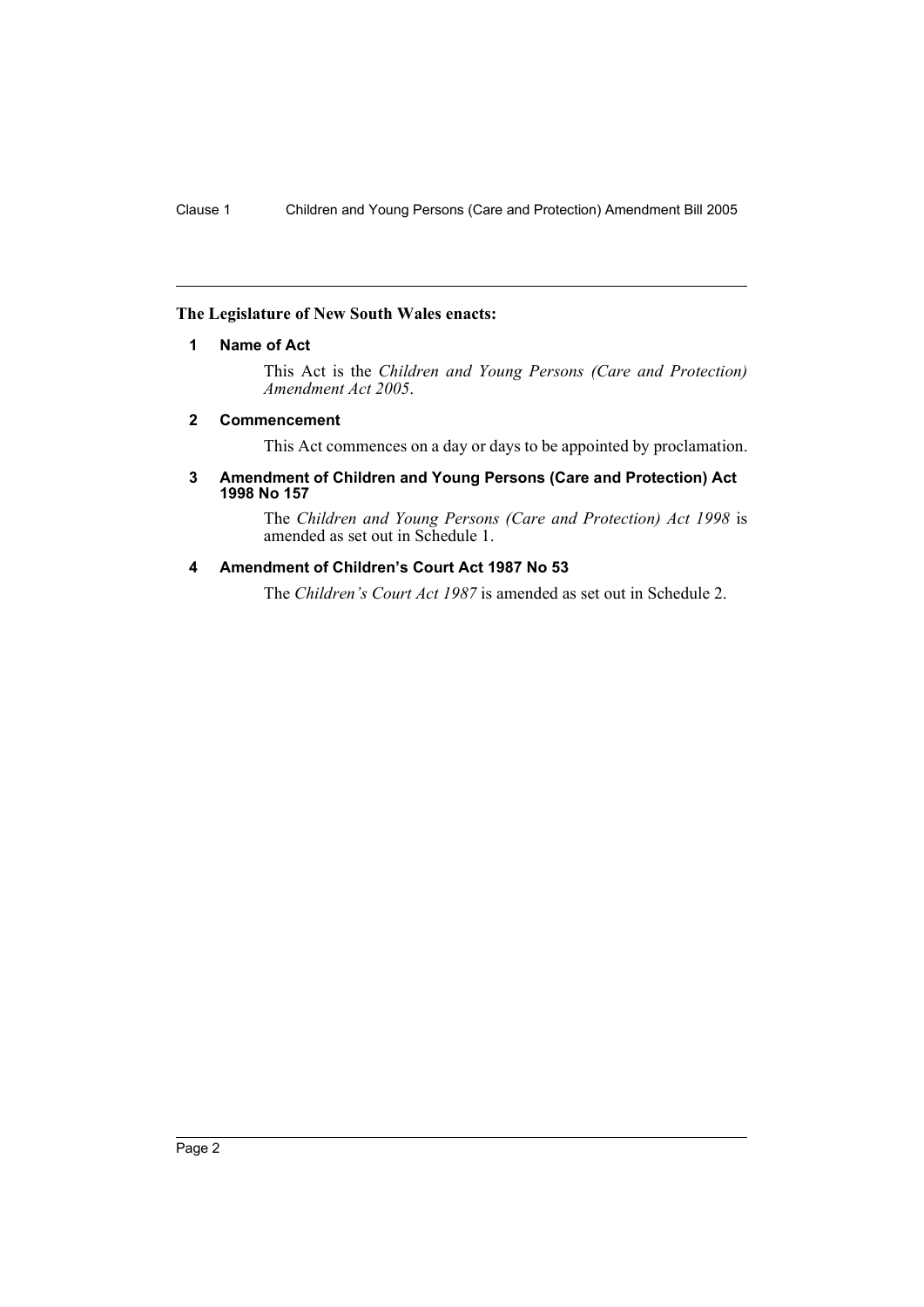Amendment of Children and Young Persons (Care and Protection) Act 1998 Schedule 1

# **Schedule 1 Amendment of Children and Young Persons (Care and Protection) Act 1998**

(Section 3)

# **[1] Section 3 Definitions**

Insert in alphabetical order in section 3:

*Registrar* means the following:

- (a) a Children's Registrar within the meaning of the *Children's Court Act 1987*,
- (b) a Registrar of the Children's Court referred to in section 11 of that Act,
- (c) any authorised justice within the meaning of the *Bail Act 1978*.

*rules* means rules made under the *Children's Court Act 1987*.

#### **[2] Section 48 Removal of child or young person pursuant to order of Children's Court**

Omit "the premises or place specified" from section 48 (a).

Insert instead "any one or more premises or places specified or described".

# **[3] Section 48 (b)**

Omit "the premises or place" where firstly occurring.

Insert instead "any premises or place so specified or described".

# **[4] Chapter 6, Part 1, heading**

Insert after the heading to Chapter 6:

# **Part 1 General**

# **[5] Section 96 Attendance of child or young person, parents and others**

Omit section 96 (1). Insert instead:

- (1) In proceedings before it with respect to a child or young person, the Children's Court may, on its own initiative or at the request of any party to the proceedings, require the attendance at the court house where the proceedings are conducted:
	- (a) of the child or young person and of any parent of the child or young person, or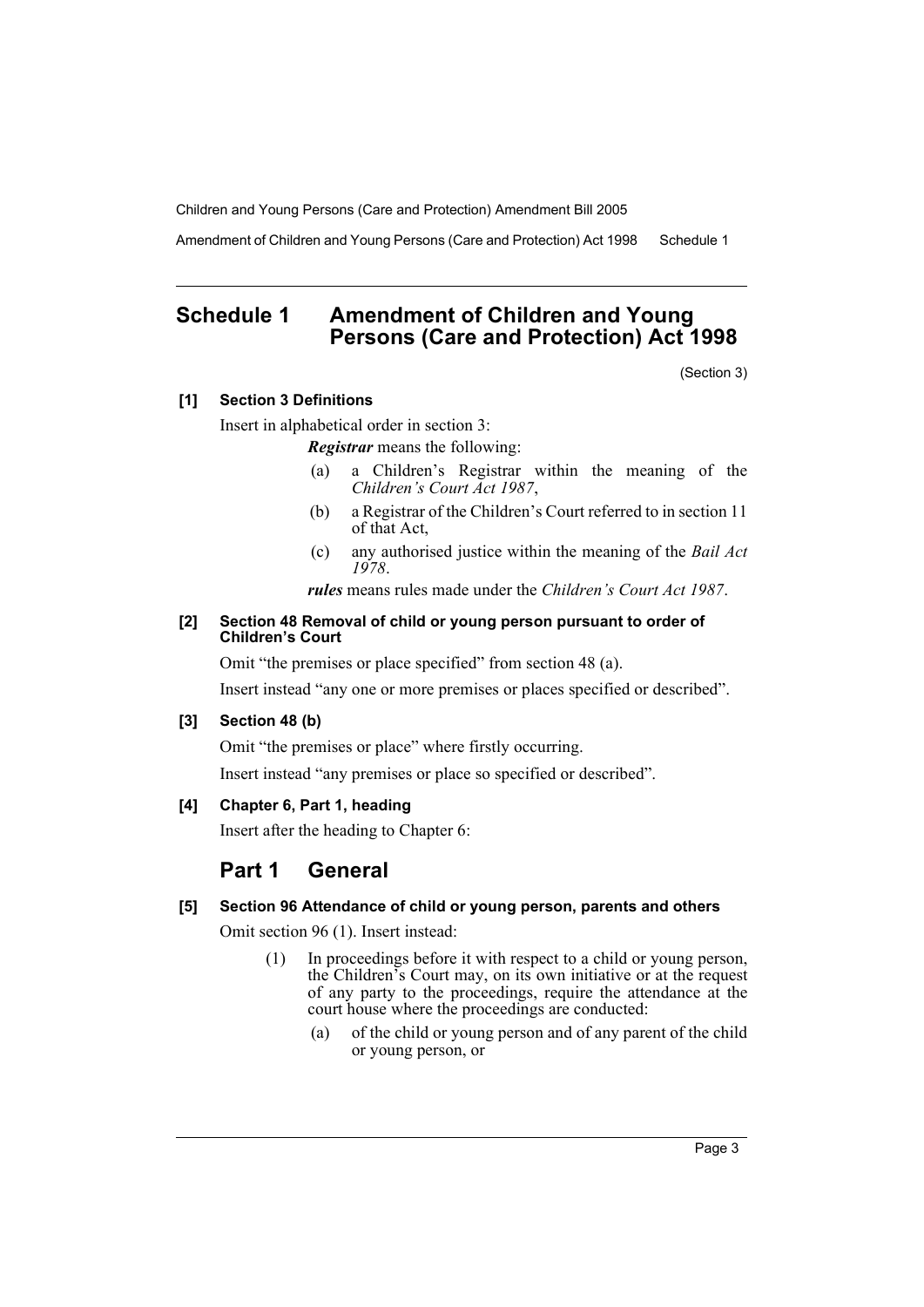- (b) of any other person who has, or has had, care responsibility for the child or young person, or
- (c) if the whereabouts of the child or young person is unknown to the Children's Court—of any other person the Children's Court has reasonable cause to believe knows, or has information concerning, the whereabouts of the child or young person.

# **[6] Section 96 (3)**

Insert "(except as provided by subsection (4))" after "required".

#### **[7] Section 96 (4)–(6)**

Insert after section 96 (3):

- (4) Despite subsection (3), the Children's Court may require a parent of the child or young person who is the subject of the proceedings who is himself or herself a child or young person to give evidence in the Children's Court.
- (5) A person referred to in subsection (1) (c) may be required to give to the Children's Court such information that the person has about where the child or young person is or may be located.
- (6) If the Children's Court decides to require any person to attend a court house under subsection (1) it may issue to the person a notice in accordance with Part 2 requiring the person to attend as directed in the notice (a *care proceedings attendance notice*). **Note.** Section 109B enables the Children's Court to issue a warrant for the arrest of a person who fails to attend as directed by a care proceedings attendance notice.

#### **[8] Chapter 6, Part 2, Divisions 1–7**

Omit section 109. Insert instead:

# **Part 2 Attendance of witnesses and others and production of documents**

## **Division 1 Preliminary**

## **109 Definitions**

In this Part:

*arrest warrant* means a warrant to arrest a person issued in accordance with this Part.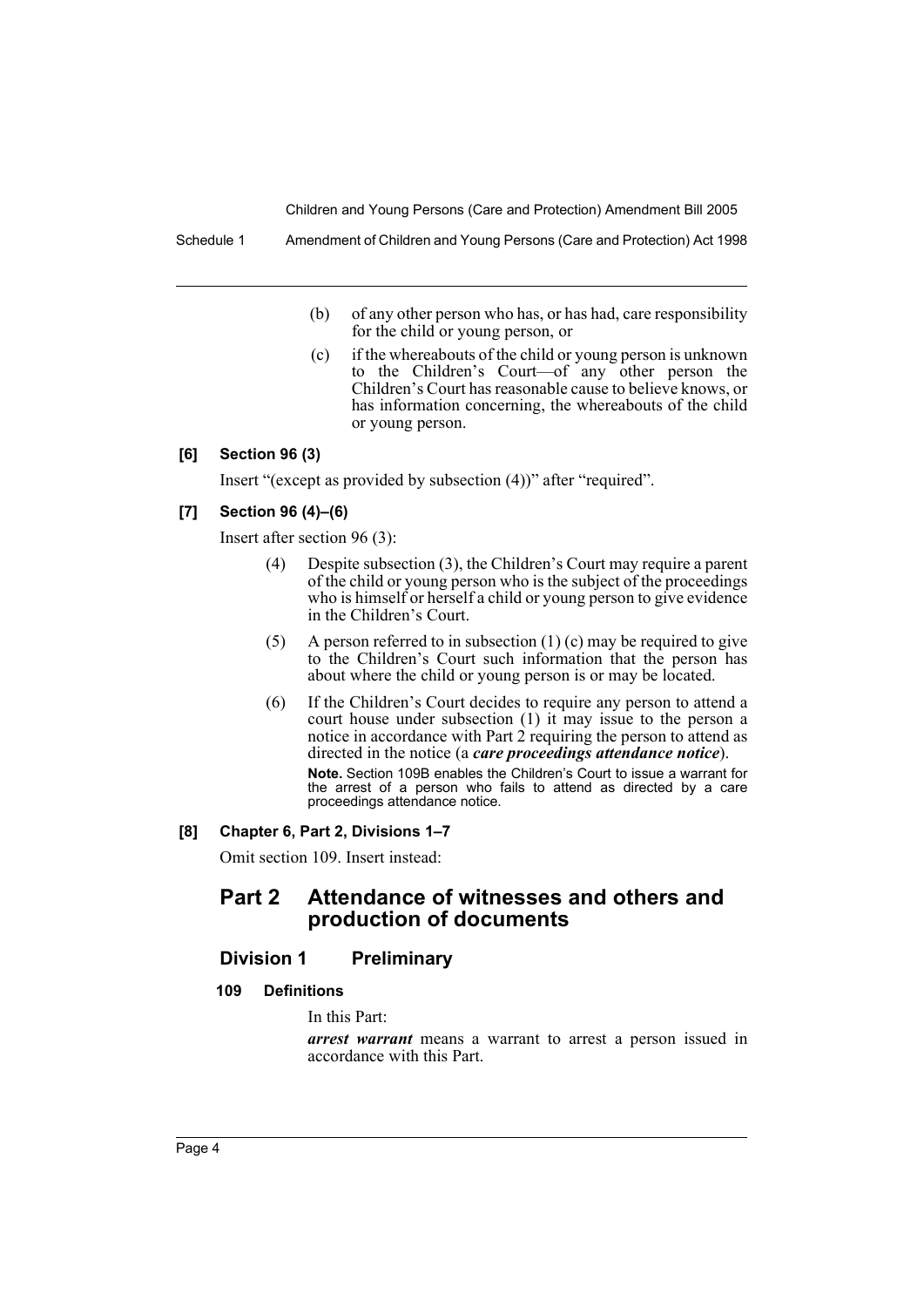Amendment of Children and Young Persons (Care and Protection) Act 1998 Schedule 1

*care proceedings attendance notice* means a care proceedings attendance notice issued under section 96.

*correctional centre* has the same meaning as it has in the *Crimes (Administration of Sentences) Act 1999*.

*detention centre* has the same meaning as it has in the *Children (Detention Centres) Act 1987*.

*party* means the Director-General, a child or young person or parent or any other party in proceedings to which this Chapter applies.

*subpoena* includes any of the following:

- (a) a subpoena to give evidence,
- (b) a subpoena for production,
- (c) a subpoena both to give evidence and for production.

*subpoena both to give evidence and for production* means a written order requiring the person to whom the subpoena is addressed to attend as directed by the order as a witness to give evidence and to produce a document or thing.

*subpoena for production* means a written order requiring the person to whom the subpoena is addressed to attend as directed by the order and produce a document or thing.

*subpoena to give evidence* means a written order requiring the person to whom the subpoena is addressed to attend as directed by the order as a witness to give evidence.

*warrant of commitment* means a warrant to commit a person to a correctional centre, detention centre or other place of security issued under Division 5.

# **Division 2 Compelling attendance at proceedings**

#### **109A Form and service of care proceedings attendance notice**

- (1) A care proceedings attendance notice must be in writing and in the form prescribed by the rules.
- (2) A care proceedings attendance notice must:
	- (a) require the person to whom it is addressed to attend at the court house where the proceedings before the Children's Court are conducted at a specified date, time and place, and
	- (b) state that failure to attend may result in the arrest of the person and, in the case of the child, young person or parent to which the proceedings relate, the matter being dealt with in his or her absence.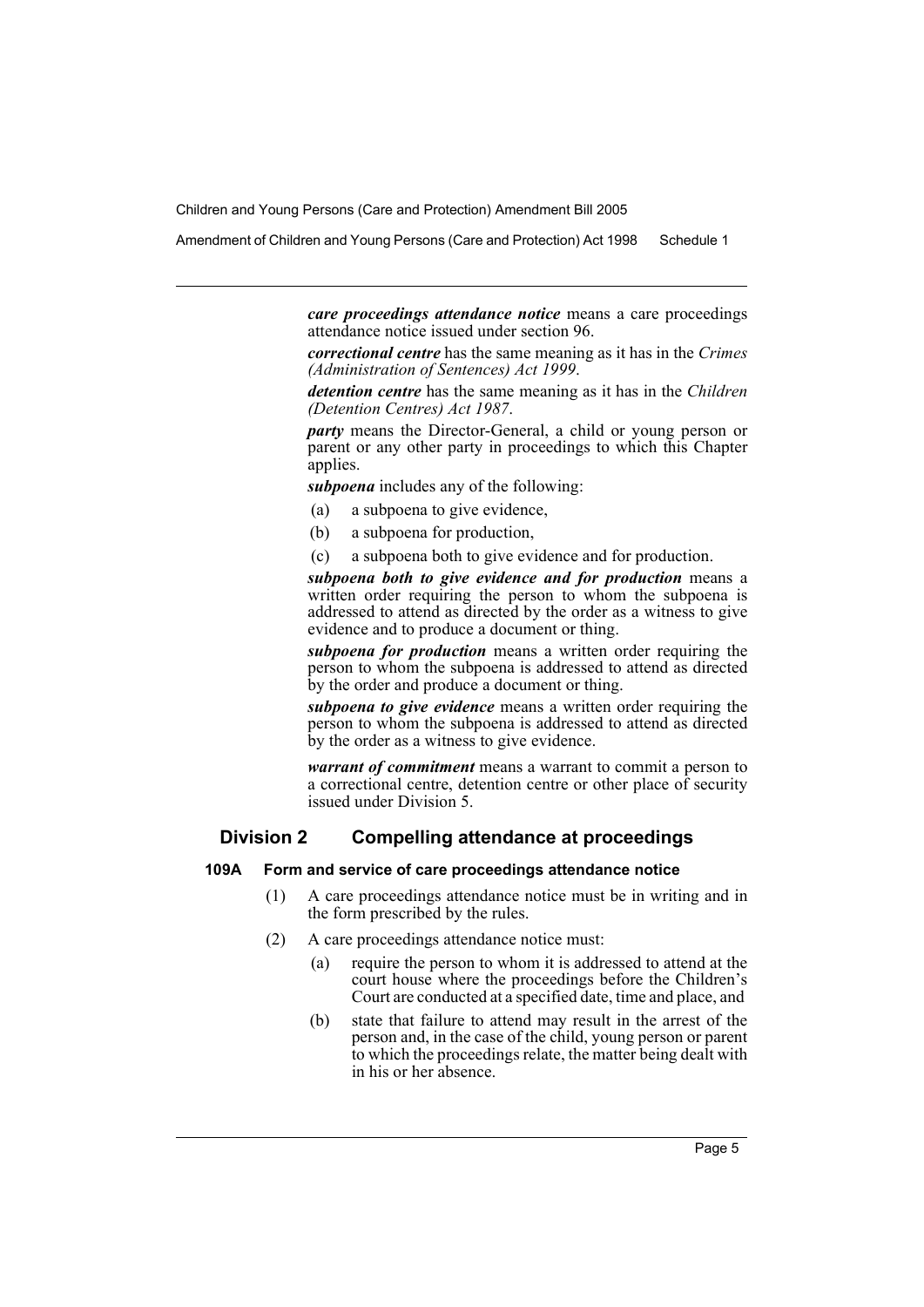- (3) Notice of the date, time and place set is to be given to each other party in the proceedings in accordance with the rules.
- (4) The rules may prescribe additional matters to be included in care proceedings attendance notices.
- (5) A care proceedings attendance notice is to be served in accordance with the rules.

#### **109B Issue of arrest warrant to compel attendance at proceedings**

- (1) The Children's Court may, in accordance with Division 4, issue a warrant to arrest a person if it is satisfied that there are substantial reasons to do so and that it is in the interests of the safety, welfare or well-being of a child or young person with respect to whom proceedings before it are conducted to do so.
- (2) Without limiting the circumstances in which a warrant may be issued, it may be issued if:
	- (a) the person fails to attend as required by a care proceedings attendance notice, or
	- (b) the person is a child, young person or parent who absconds from any care proceedings with respect to the child or young person.
- (3) The police officer or other person executing the warrant is to bring the person before the Children's Court, or if this is not practicable before a Registrar, as soon as possible after the arrest.
- (4) The Children's Court or Registrar may:
	- (a) in the case of an adult—if bail is not dispensed with or granted, issue a warrant of commitment in accordance with Division 5 committing the person to a correctional centre or other place of security, or
	- (b) in the case of a young person—if bail is not dispensed with or granted, issue a warrant of commitment in accordance with Division 5 committing the young person to a detention centre or other place of security, or
	- (c) in the case of a child—place the child in the care responsibility of the Director-General at a place approved by the Minister for the purposes of this section,

and order the adult, young person or child to be brought before the Children's Court at the date, time and place specified in the order.

(5) Notice of the date, time and place set is to be given to each other party in the proceedings in accordance with the rules.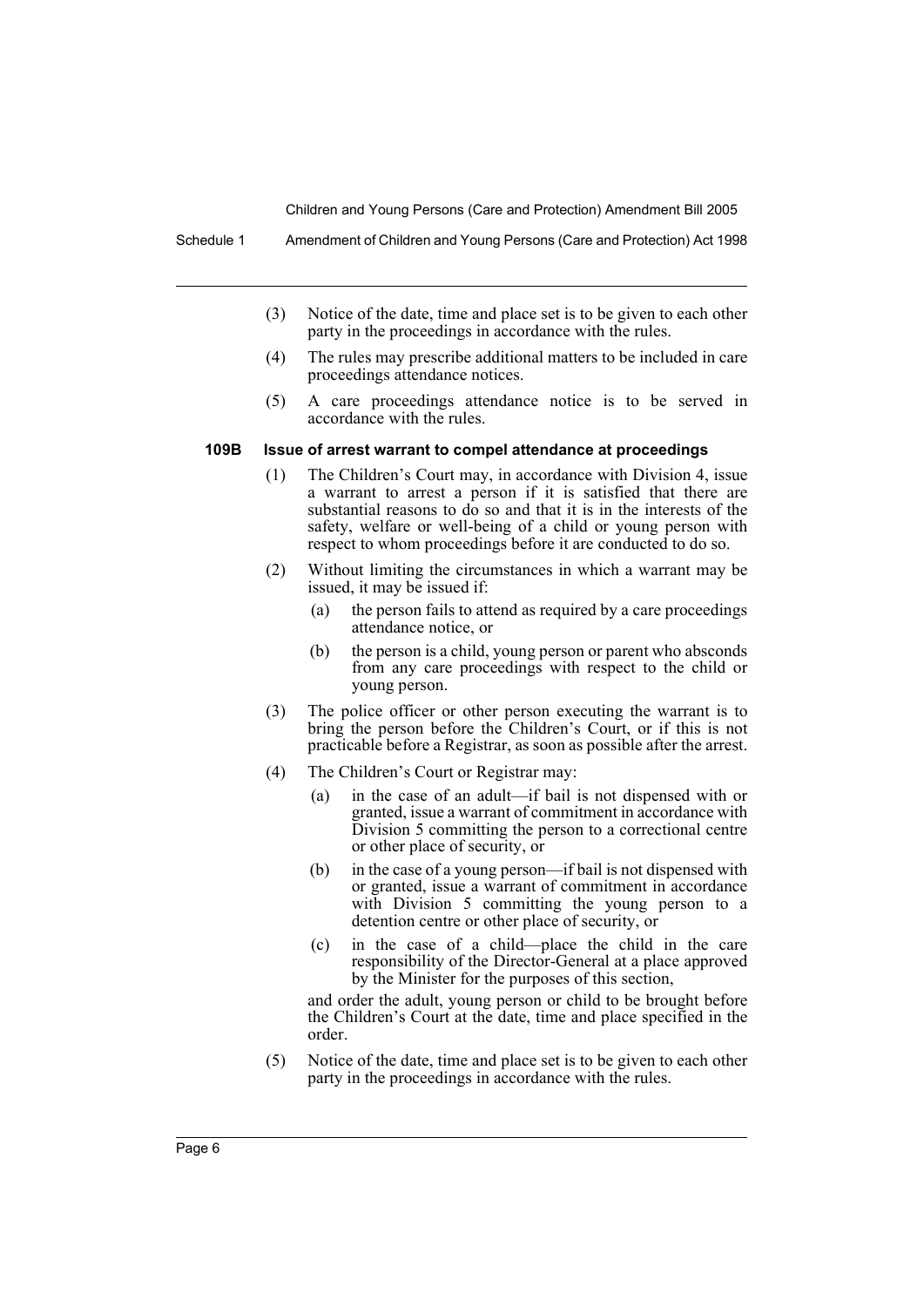Amendment of Children and Young Persons (Care and Protection) Act 1998 Schedule 1

# **Division 3 Subpoenas for attendance of witnesses to give evidence and produce documents**

## **109C Issue of subpoenas**

- (1) The Children's Court, a Children's Magistrate or a Registrar, if requested to do so by a party to proceedings before it, may, subject to and in accordance with the rules, issue to a person named in the subpoena any of the following subpoenas:
	- (a) a subpoena to give evidence,
	- (b) a subpoena for production,
	- (c) a subpoena both to give evidence and for production.
- (2) A subpoena to give evidence and a subpoena for production may be issued to the same person in the same proceedings.
- (3) A party may require a subpoena for production to be returnable:
	- (a) on any day on which the proceedings are listed before the Children's Court, or any day not more than 21 days before any such day, or
	- (b) with the leave of the Children's Court, on any other day.

# **109D Time for service of subpoenas**

- (1) A subpoena must be served within a reasonable time and at least 5 days before the last day on which it must be complied with.
- (2) The Children's Court, a Children's Magistrate or a Registrar may, on application by the party concerned, permit a subpoena to be served later than the time permitted by subsection (1). The later time must be endorsed on the subpoena by the Children's Court, Children's Magistrate or Registrar.
- (3) A subpoena may be served by delivering it personally to the person to whom it is addressed or in any other manner prescribed by the rules.

# **109E Conduct money**

A person to whom a subpoena issued at the request of a party is addressed is not required to attend the Children's Court, or to produce any document or thing on any day on which attendance is required, unless an amount sufficient to meet the reasonable expenses of complying with the subpoena in relation to that day is paid or tendered to the person at the time of service of the subpoena or not later than a reasonable time before that day.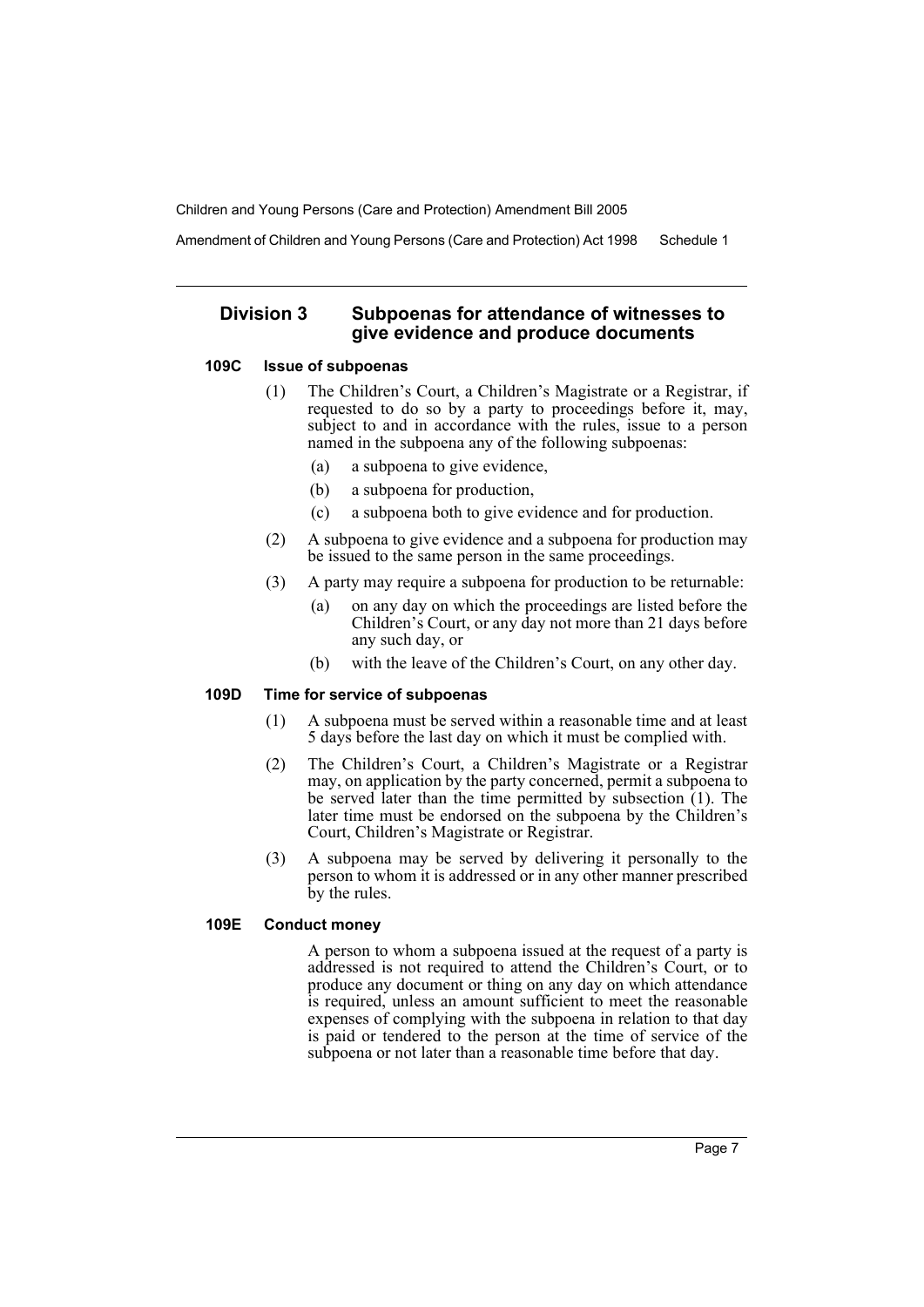Schedule 1 Amendment of Children and Young Persons (Care and Protection) Act 1998

#### **109F Limits on obligations under subpoenas**

The person to whom a subpoena is addressed is not required to produce any document or thing if:

- (a) it is not specified or sufficiently described in the subpoena, or
- (b) the person would not be required to produce the document or thing on a subpoena for production in the Supreme Court.

## **109G Production by non-party**

- (1) If the person to whom a subpoena for production is addressed is not a party to the proceedings, the subpoena is, unless the Children's Court otherwise orders, to permit the person to produce the document or thing to the Court not later than the day before the first day on which the person's attendance is required, instead of attending and producing the document or thing as required by the subpoena.
- (2) The rules may make provision for or with respect to the production of documents or things produced to the Children's Court under subsection (1), and the return of the document or thing, and any related matters.
- (3) Nothing in this Part affects the operation of Division 1 (Requests to produce documents or call witnesses) of Part 4.6 of Chapter 4 of the *Evidence Act 1995* to the extent (if any) that Division 1 is, under section 93, applicable in proceedings in the Children's Court.

#### **109H Subpoena may be set aside**

- (1) The Children's Court may, on application by the person to whom a subpoena is addressed, set aside the subpoena wholly or in part.
- (2) Notice of an application under this section is to be filed and served as prescribed by the rules on the party on whose request the subpoena was issued.

# **109I Inspection of subpoenaed documents and things**

- (1) A party may, if the Children's Court so orders:
	- (a) inspect documents or things produced in compliance with a subpoena, and
	- (b) take copies of any documents so inspected.
- (2) Any such order may be made on such terms and conditions as the Children's Court thinks fit.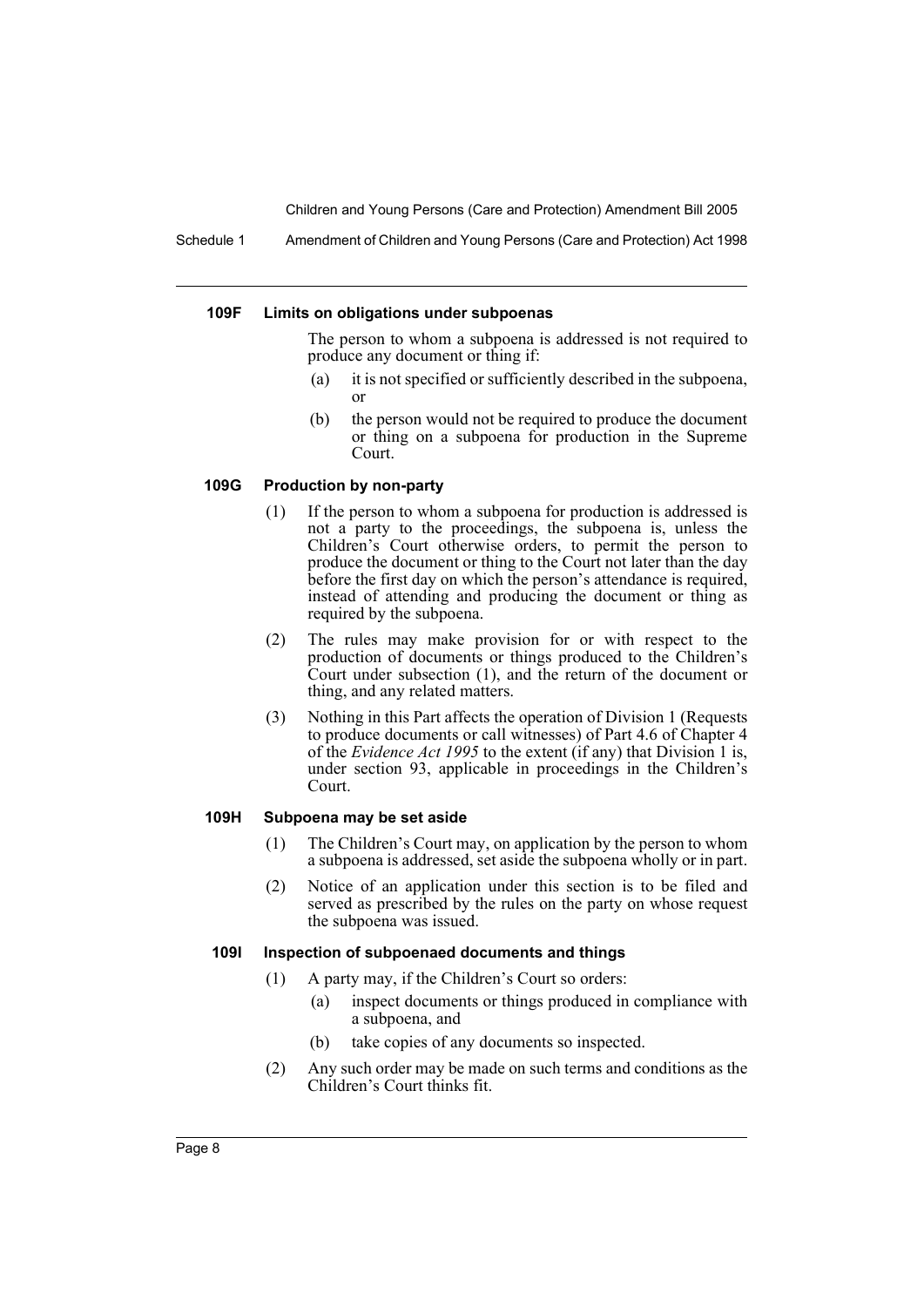Amendment of Children and Young Persons (Care and Protection) Act 1998 Schedule 1

- (3) A Registrar may exercise the function of the Children's Court to make an order under this section with the consent of the parties to the proceeding.
- (4) Subsection (3) does not apply if any party, the person to whom the subpoena is addressed or a person claiming privilege in respect of the document has objected to a party inspecting the documents or things produced in compliance with the subpoena.

#### **109J Action that may be taken if person does not comply with subpoena**

- (1) A party who requested a subpoena may apply to the Children's Court for the issue of a warrant in accordance with Division 4 for the arrest of the person to whom the subpoena is addressed if the person has not complied with the subpoena.
- (2) The Children's Court may issue the warrant if satisfied that:
	- (a) the subpoena was issued in accordance with this Division, and
	- (b) the person to whom the subpoena is addressed has failed, without reasonable excuse, to comply with the subpoena.
- (3) The police officer or other person executing the warrant is to bring the person before the Children's Court, a Children's Magistrate or a Registrar, as soon as possible after the arrest.
- (4) The Children's Court, Children's Magistrate or Registrar before whom a person who is a child or young person is brought on arrest on a warrant issued under this section may:
	- (a) place the child or young person in the care responsibility of the Director-General at a place approved by the Minister for the purposes of this section, and
	- (b) order the child or young person to be brought before the Children's Court at the date, time and place specified in the order.
- (5) The Children's Court, Children's Magistrate or Registrar before whom a person who is an adult is brought on arrest on a warrant issued under this section may:
	- (a) if bail is not dispensed with or granted, issue a warrant under Division 5 committing the person to a correctional centre or other place of security, and
	- (b) order the person to be brought before the Children's Court at the date, time and place specified in the order.
- (6) Notice of the date, time and place set is to be given to the party who requested the subpoena in accordance with the rules.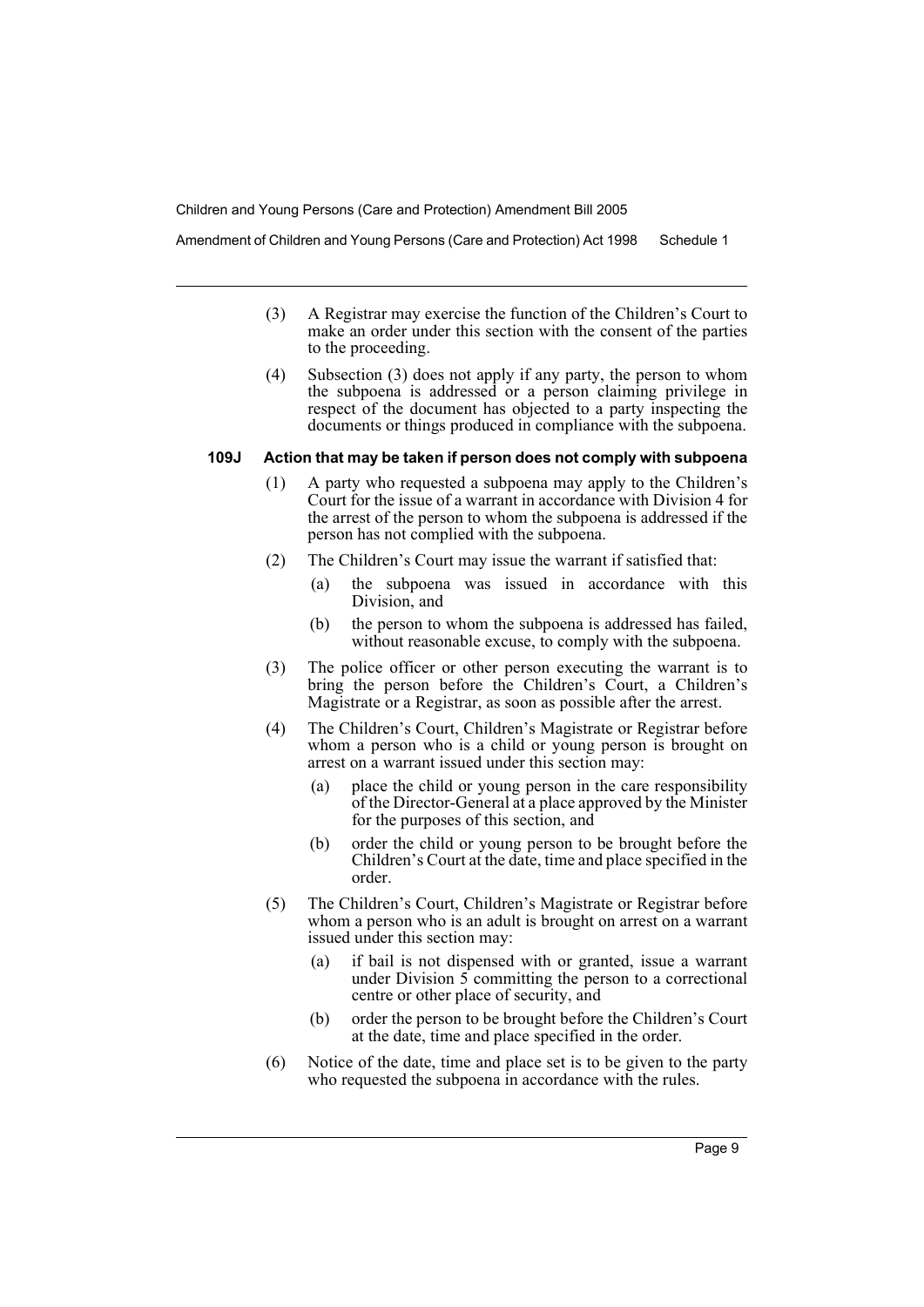Schedule 1 Amendment of Children and Young Persons (Care and Protection) Act 1998

#### **109K Action that may be taken if person refuses to give evidence**

- (1) This section applies to a person who:
	- (a) appears before the Children's Court on a subpoena to give evidence, or produce any document or thing, or both, or
	- (b) appears before the Children's Court on bail after being arrested under a warrant after failing to comply:
		- (i) with a subpoena to give evidence, or produce any document or thing, or both, or
		- (ii) with a care proceedings attendance notice, or
	- (c) is brought before the Children's Court under a warrant of commitment after being so arrested.
- (2) The Children's Court may order that a warrant be issued for the committal of a person to whom this section applies to a correctional centre, detention centre or other place of security for a period not exceeding 7 days if the person refuses, without offering any just cause or reasonable excuse:
	- (a) to be examined on oath, or
	- (b) to take an oath, or
	- (c) to answer, after having taken an oath, any questions that are put to the person concerning the subject-matter of the proceedings, or
	- (d) to produce the document or thing.

**Note.** Division 5 sets out procedures for warrants of commitment generally.

- (3) However, the person is to be released before the expiration of those 7 days if the person:
	- (a) consents to be examined on oath and to answer questions concerning the subject-matter of the proceedings, or
	- (b) produces the document or thing.
- (4) This Part applies in relation to a subpoena to the exclusion of section 194<sup>'</sup> (Witnesses failing to attend proceedings) of the *Evidence Act 1995*.
- (5) In this section, a reference to a person who appears before the Children's Court on bail after being arrested under a warrant after failing to comply with a subpoena includes a reference to a person in respect of whom the requirement for bail has been dispensed with after being so arrested.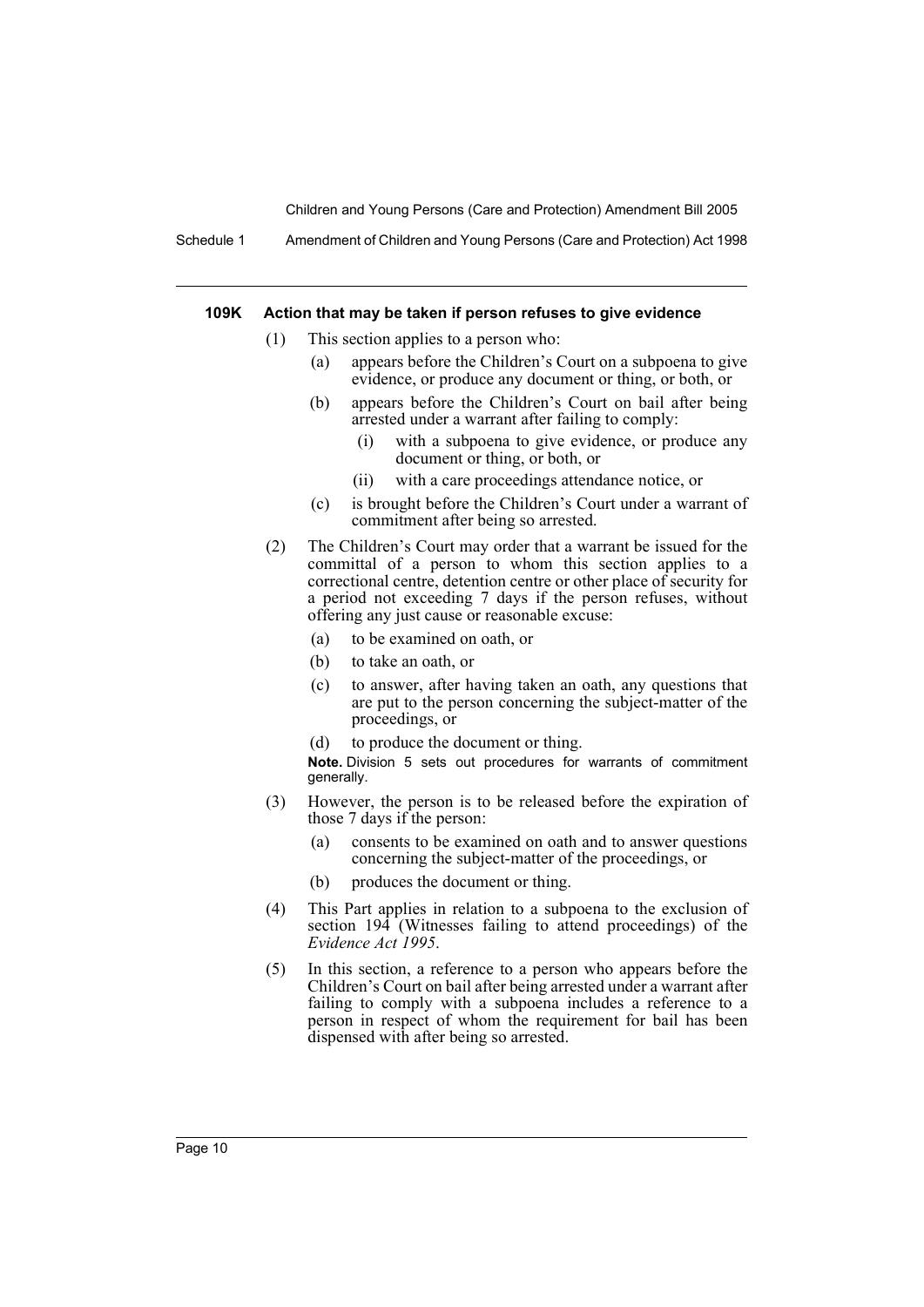Amendment of Children and Young Persons (Care and Protection) Act 1998 Schedule 1

# **Division 4 Arrest warrants**

#### **109L When arrest warrants may be issued**

A warrant to arrest a person may be issued on any day of the week.

#### **109M Form of arrest warrant**

- (1) A warrant to arrest a person must be in the form prescribed by the rules.
- (2) Without limiting subsection (1), the warrant must be directed to a person permitted by section 109O to execute the warrant and must do the following things:
	- (a) name or describe the person to be arrested,
	- (b) briefly state the reason for the arrest,
	- (c) order that the person be arrested and brought before the Children's Court to be dealt with according to law or to give evidence or produce documents or things, as appropriate.
- (3) A warrant to arrest a person must be signed by the person issuing it and sealed with the seal of the Children's Court.

# **109N Duration of arrest warrants**

- (1) A warrant to arrest a person must be returnable at a stated date, time and place.
- (2) The warrant to arrest a person may be returned and cancelled, and a further warrant may be obtained, if the person is not arrested before the warrant must be returned.

#### **109O Persons who may execute arrest warrant**

- (1) A warrant to arrest a person must be directed to:
	- (a) a named police officer, or
	- (b) a person authorised by law to execute a warrant to arrest, or
	- (c) the senior police officer of the area where the court is located, or
	- (d) the senior police officer and all other police officers, or
	- (e) generally all police officers.
- (2) A warrant to arrest a person may be executed by arresting the person at any place in New South Wales.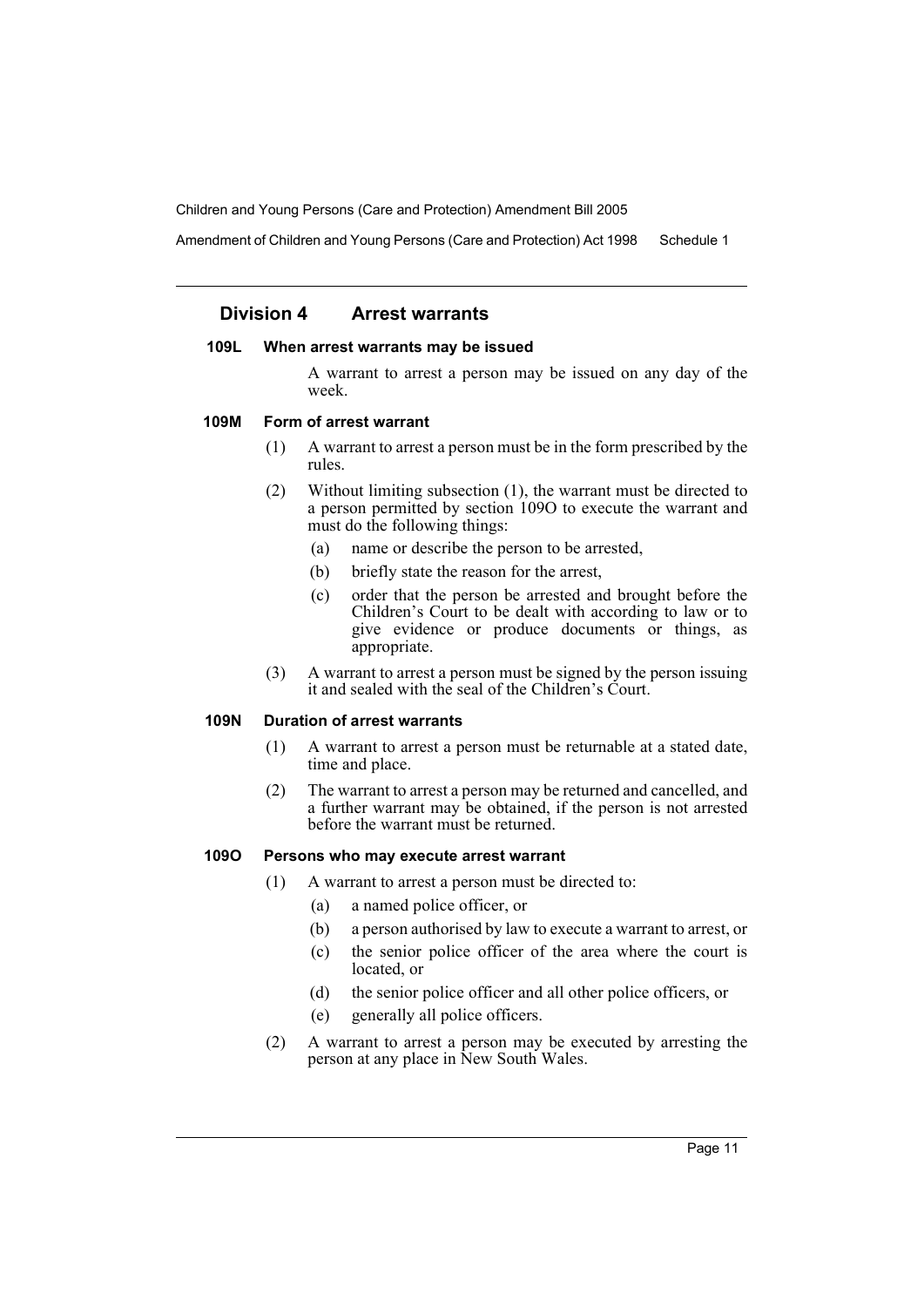Schedule 1 Amendment of Children and Young Persons (Care and Protection) Act 1998

#### **109P Procedure after arrest**

A person who is arrested under a warrant must be brought before the Children's Court, a Children's Magistrate or a Registrar as soon as practicable.

#### **109Q Revocation of warrants**

- (1) Any party to proceedings before the Children's Court may apply to the Court to revoke a warrant for the arrest of a person issued by the Court in relation to the proceedings.
- (2) The Children's Court may, on the application of a person under subsection (1) or on its own motion, revoke any warrant to arrest a person issued by it if the Children's Court considers it to be appropriate to do so.

# **Division 5 Warrants of commitment**

## **109R Form of warrants of commitment**

- (1) A warrant to commit a person must be in the form prescribed by the rules.
- (2) Without limiting subsection (1), the warrant must be directed to a police officer and must do the following things:
	- (a) name or describe the person to be committed,
	- (b) direct and authorise the police officer to take and safely convey the named person to a correctional centre, detention centre or other place of security,
	- (c) direct the police officer to deliver the named person to the officer in charge of the place,
	- (d) direct and authorise the officer in charge of the place to receive the named person in custody and to keep the named person in custody for the period specified, or in the circumstances specified, or until the named person is otherwise lawfully released from custody.

**Note.** A warrant of commitment must not require a person to be kept in custody for more than 7 days—see section 109K (2).

#### **109S Procedure for taking person to correctional centre, detention centre or other place of security**

(1) The police officer to whom a warrant of commitment is issued must take the named person to the correctional centre, detention centre or other place of security specified in the warrant and deliver the named person to the person in charge of the place.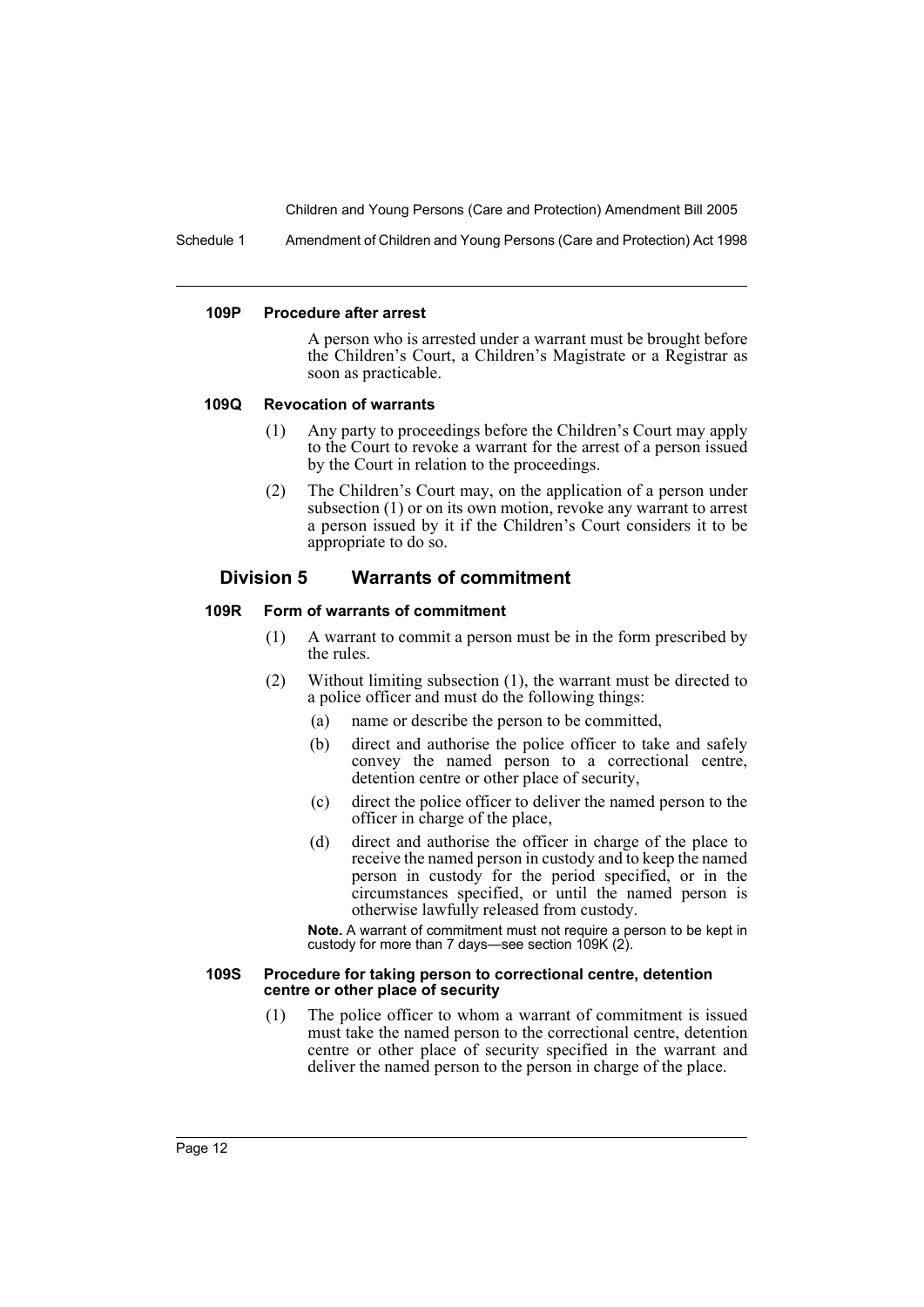Amendment of Children and Young Persons (Care and Protection) Act 1998 Schedule 1

(2) The police officer must obtain a receipt for the delivery of the named person setting out the condition of the named person when delivered into the custody of the person in charge.

## **109T Defects in warrants of commitment**

A warrant of commitment may not be held void because of any defect in the warrant if the warrant states that:

- (a) the person has been ordered to do any act or thing required to be done, and
- (b) there is a good and valid order to sustain the warrant.

# **Division 6 Bail**

# **109U Application of Bail Act 1978**

- (1) The *Bail Act 1978* (other than Part 6) applies to a person who is brought before the Children's Court, a Children's Magistrate or a Registrar after being arrested on a warrant issued under this Part in relation to proceedings before the Children's Court in the same way as it applies to an accused person, and for that purpose, bail may be granted to the person with respect to the period between the person's being brought before the Children's Court, a Children's Magistrate or a Registrar and his or her attendance at those proceedings.
- (2) For the purposes of subsection (1):
	- (a) the Children's Court, a Children's Magistrate and a Registrar may grant bail in accordance with the *Bail Act 1978* to a person who is brought before the Court, Children's Magistrate or Registrar, and
	- (b) a reference in Part 4 (other than section 22A and Divisions 3–7), 5 or 7 of the *Bail Act 1978* to a court is to be read as a reference to the Children's Court, and
	- (c) a reference to an authorised justice includes a reference to a Registrar.
- (3) A power to issue a warrant of commitment under this Part is subject to the provisions of the *Bail Act 1978*, as applied by this section.
- (4) Without limiting section 9, in taking any action or making any decision under the *Bail Act 1978* as applied by this section concerning a particular child or young person, the safety, welfare and well-being of the child or young person must be the paramount consideration.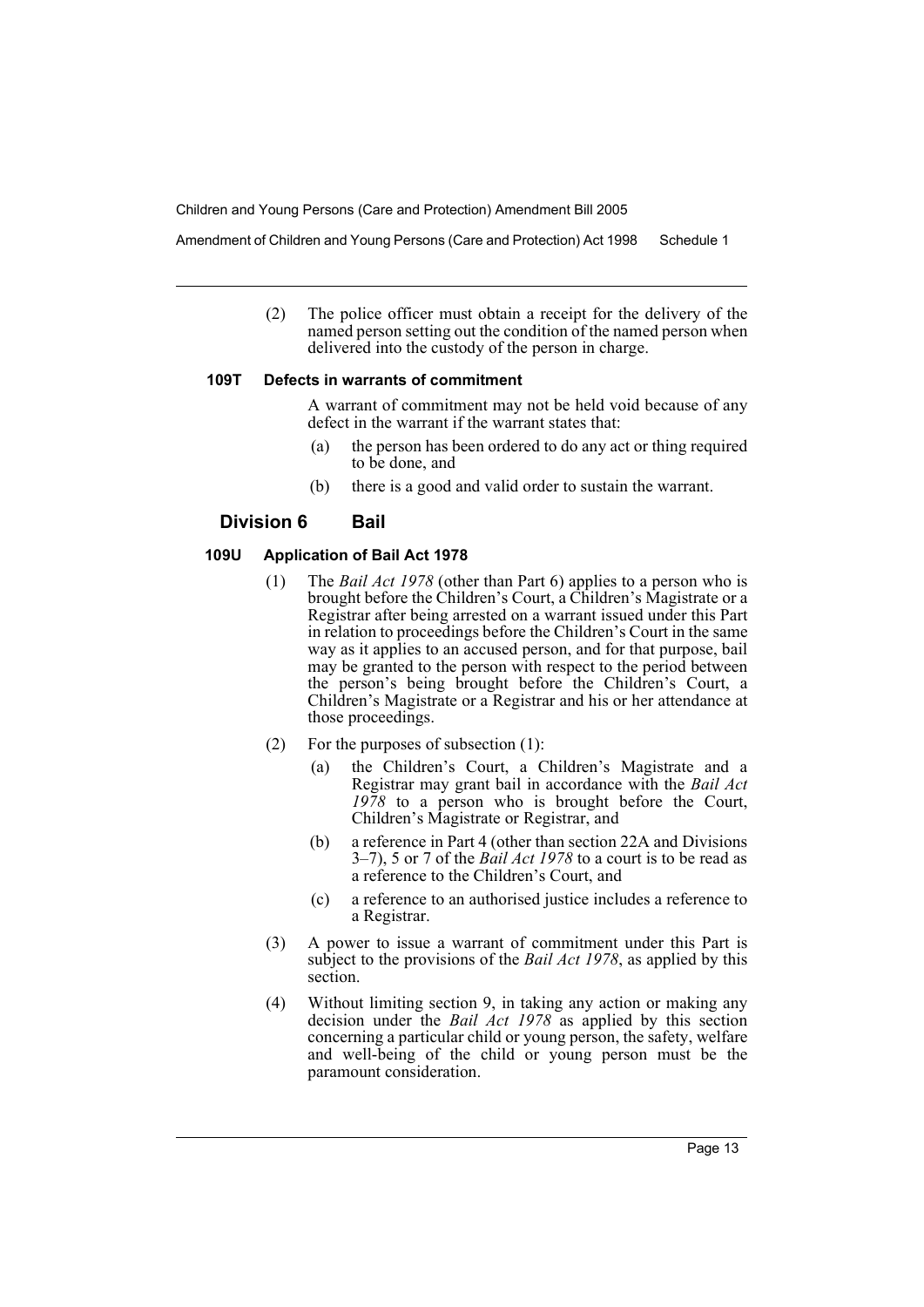Schedule 1 Amendment of Children and Young Persons (Care and Protection) Act 1998

#### **109V Review of bail decisions**

- (1) The District Court may review any decision made by the Children's Court or a Children's Magistrate in relation to bail under this Division.
- (2) The Children's Court may review any decision made by a Registrar in relation to bail under this Division.
- (3) The power to review a decision under this section:
	- (a) may be exercised only at the request of the child, young person, parent or other person held in custody or the Director-General, and
	- (b) includes the power to affirm or vary the decision or to substitute another decision.
- (4) A decision as varied or substituted must be in conformity with the *Bail Act 1978* as applied by section 109U.
- (5) The review of a decision is to be by way of rehearing, and evidence or information in addition to, or in substitution for, the evidence or information obtained on the making of the decision may be given or obtained on the review.
- (6) If, on review of a decision under this Division, the Children's Court or District Court varies the decision or substitutes another decision, section 38 of the *Bail Act 1978* applies to and in relation to the decision as varied or substituted as if originally made by the court.
- (7) If, on review of a decision under this Division, bail for a parent or other person in custody is revoked, the Children's Court or other reviewing body may:
	- (a) if the person is an adult—issue a warrant in accordance with Division 5 committing the person to a correctional centre or other place of security, or
	- (b) if the person is a child or young person—issue a warrant in accordance with Division 5 committing the person to a detention centre,

and order the person to be brought before the Children's Court at the date, time and place specified in the warrant.

- (8) The Children's Court or other reviewing body may refuse a request to review a decision under this Division if it is satisfied that the request is frivolous or vexatious.
- (9) The regulations may make provision for or with requests for reviews, and reviews, under this Division.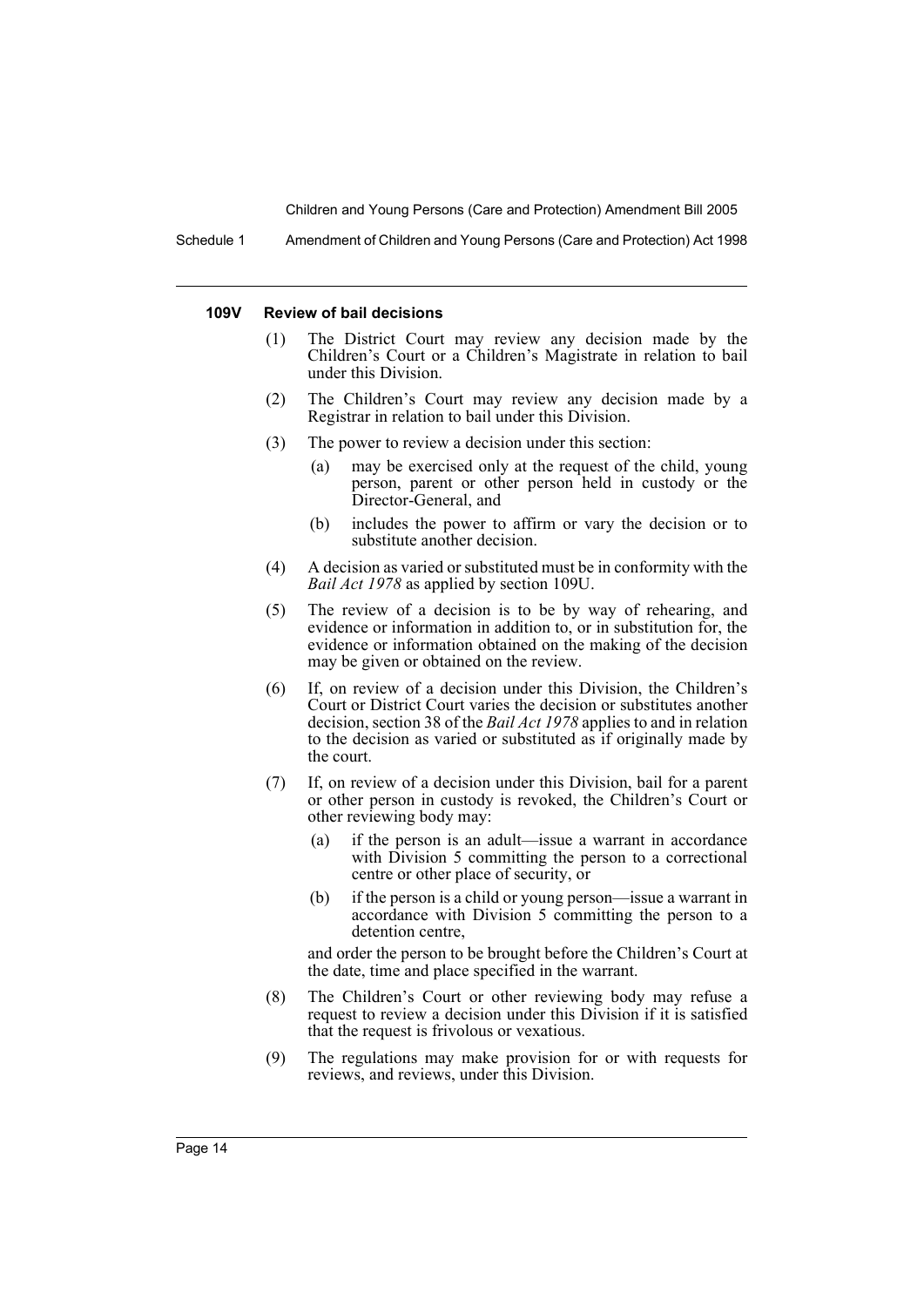Amendment of Children and Young Persons (Care and Protection) Act 1998 Schedule 1

(10) Nothing in this section limits the rights of a person held in custody under this Part to apply for bail, and the person may so apply for bail even if the power to review a decision already made in relation to bail to the person has not been, or has not been sought to be, exercised under this section.

# **Division 7 General**

# **109W Warrants**

- (1) A printed representation of a seal or signature on a warrant issued under this Part is sufficient to comply with a requirement under this Act that a warrant be sealed or signed.
- (2) A copy of a warrant issued under this Act (being a copy produced by means of a photographic or electronic process or facsimile transmission):
	- (a) is as valid and effectual as the original warrant, and
	- (b) confers the same functions as the original warrant.

#### **109X Rules relating to subpoenas**

Without limiting section 23 of the *Children's Court Act 1987*, rules may be made for or with respect to the following matters:

- (a) the form of subpoenas,
- (b) the production and inspection of documents or things in accordance with subpoenas and the return or destruction of such documents or things,
- (c) the return of subpoenas to parties,
- (d) conduct money,
- (e) hearing of objections to subpoenas,
- (f) allowances for witnesses.

# **[9] Section 149AA**

Insert after section 149:

#### **149AA Care plan and other relevant information to be presented before order made under section 149**

- (1) The authorised carer applying for an order under section 149 awarding sole parental responsibility to the carer must present the following to the Children's Court before the order is made:
	- (a) a care plan prepared, in accordance with this section, by the authorised carer or the principal officer of the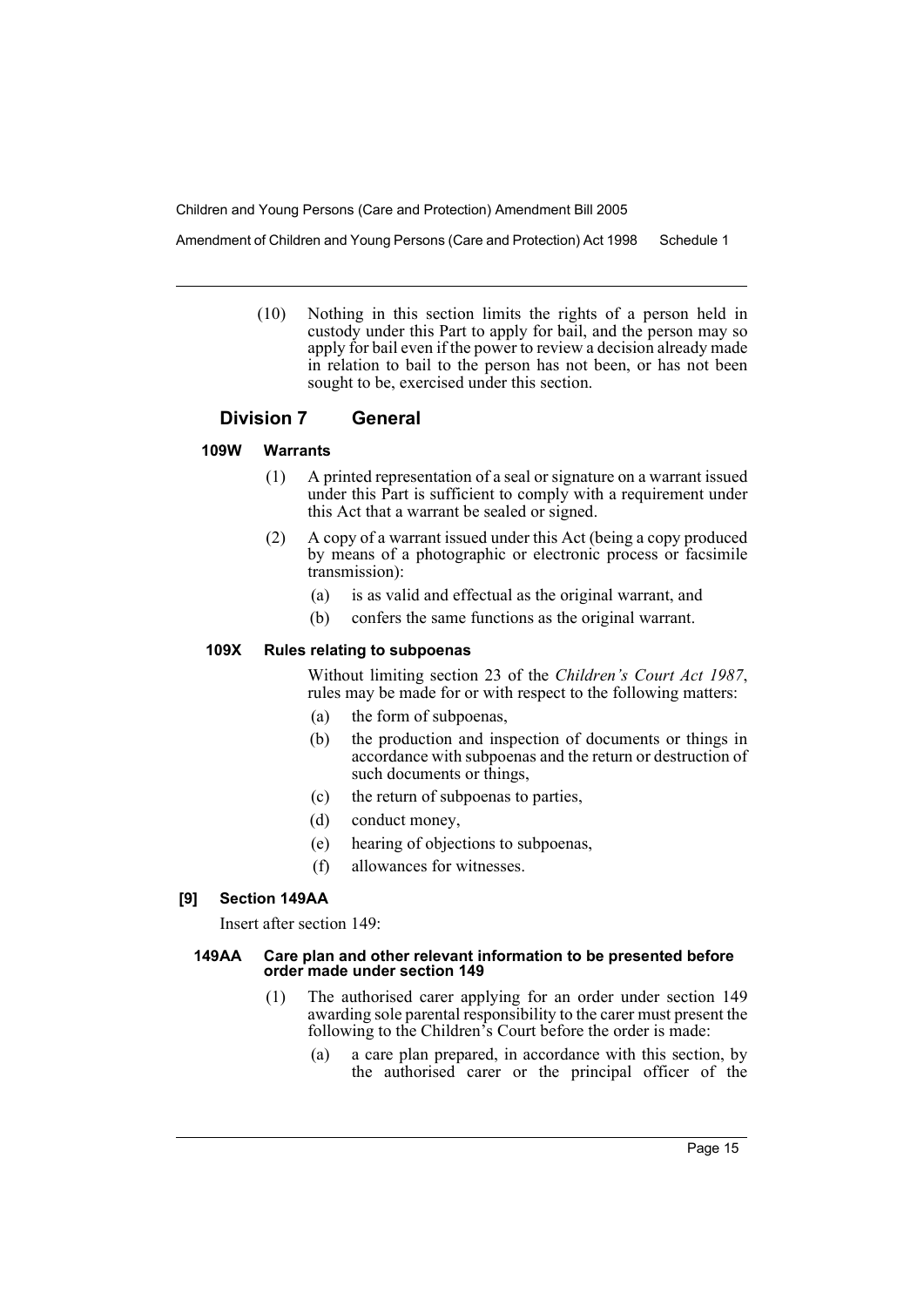Schedule 1 Amendment of Children and Young Persons (Care and Protection) Act 1998

designated agency that supervised the placement of the child or young person with the authorised carer,

- (b) a copy of any report on the health, educational or social well-being of the child or young person that is available to the authorised carer and that is relevant to the care plan.
- (2) Without limiting the information that must be contained in a care plan, it must contain information about the following:
	- (a) the residence of the child or young person,
	- (b) if the Children's Court has made any contact order under section 86 in relation to contact of the child or young person with his or her parents, relatives, friends or other persons—the arrangements for contact,
	- (c) the education and training of the child or young person,
	- (d) the religious upbringing of the child or young person,
	- (e) the health care of the child or young person,
	- (f) the resources required to provide any services that need to be provided to the child or young person and the availability of those resources,
	- (g) any views the child or young person has expressed about any aspect of the care plan.
- (3) The care plan is to be made as far as possible with the agreement of the parents of the child or young person concerned.
- (4) The care plan is only enforceable to the extent to which its provisions are embodied in or approved by orders of the Children's Court.
- (5) Other requirements and the form of a care plan under this section may be prescribed by the regulations.

#### **[10] Section 175 Special medical treatment**

Omit paragraph (b) of the definition of *special medical treatment* in section  $175 (5)$ .

Insert instead:

(b) any medical treatment for the purpose of contraception or menstrual regulation declared by the regulations to be a special medical treatment for the purposes of this section, or

## **[11] Section 176 Special medical examinations**

Omit the section.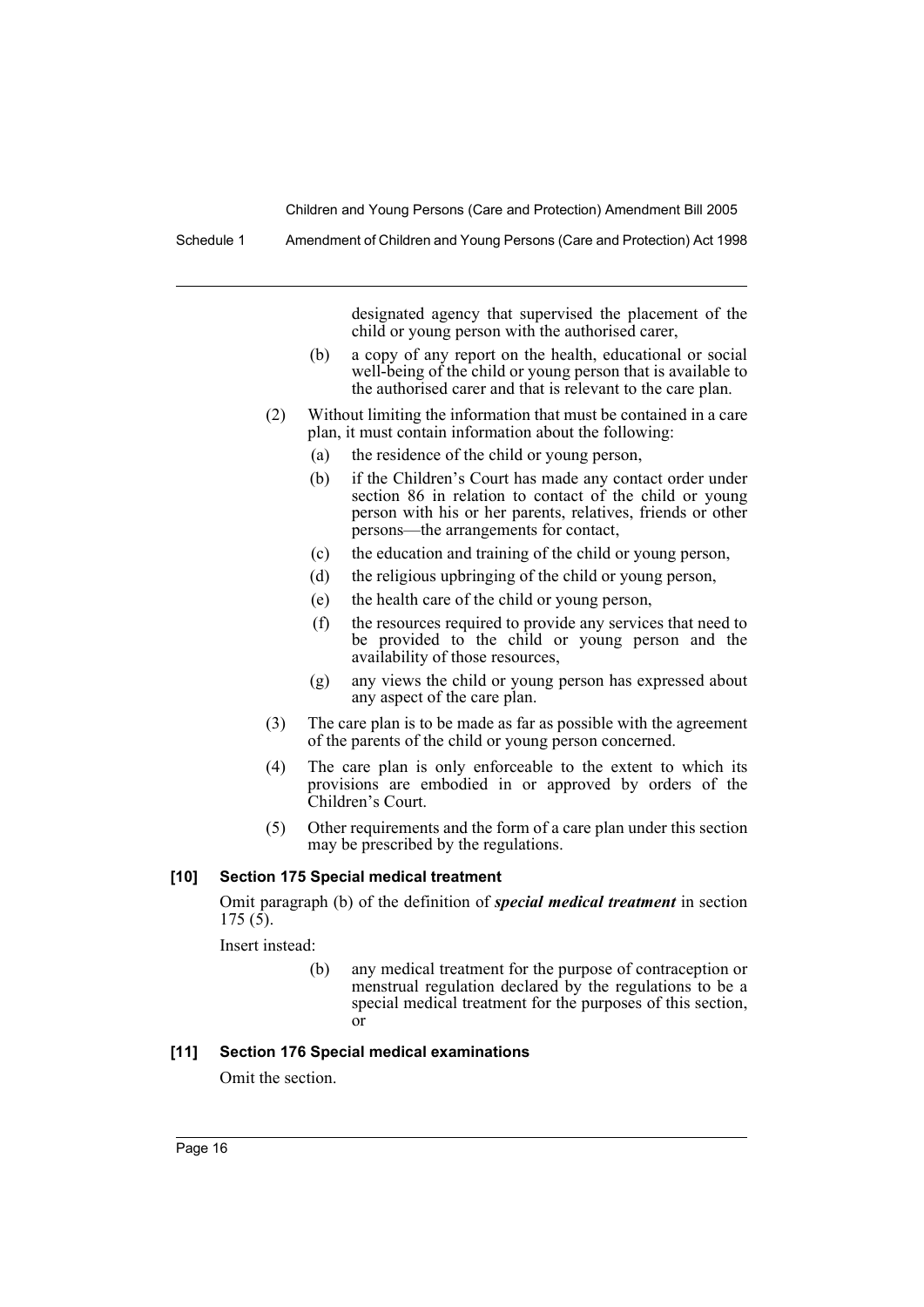Amendment of Children and Young Persons (Care and Protection) Act 1998 Schedule 1

## **[12] Section 218A**

Insert after section 218:

#### **218A Application of State Records Act 1998 to certain children's services**

(1) The *State Records Act 1998* does not apply to an excluded children's service and such a service is not a public office for the purposes of that Act.

#### (2) In this section:

*excluded children's service* means a person or body providing a children's service to the community, being a person or body other than:

- (a) a department, office, commission, board, corporation, agency, service or instrumentality exercising any function of any branch of the Government of the State, or
- (b) a council or county council under the *Local Government Act 1993*.

# **[13] Section 220 Regulations**

Insert after section 220 (p):

#### **Centre based children's services**

(q) exempting specified centre based children's services, or centre based children's services of a specified class, from the requirement that they be licensed, and regulating the services so exempted (including, without limitation, establishing standards to be met by those services).

#### **[14] Section 233 Power of search for and removal of children and young persons in need of care and protection**

Omit "in need of care and protection" from section 233 (1) (a).

Insert instead "at risk of serious harm".

# **[15] Section 233 (2) (a)**

Omit "at immediate risk of serious harm".

Insert instead "at risk of serious harm".

# **[16] Section 233 (4)**

Omit "It".

Insert instead "An application for a warrant or warrant may specify one or more addresses or other descriptions of premises. However, it".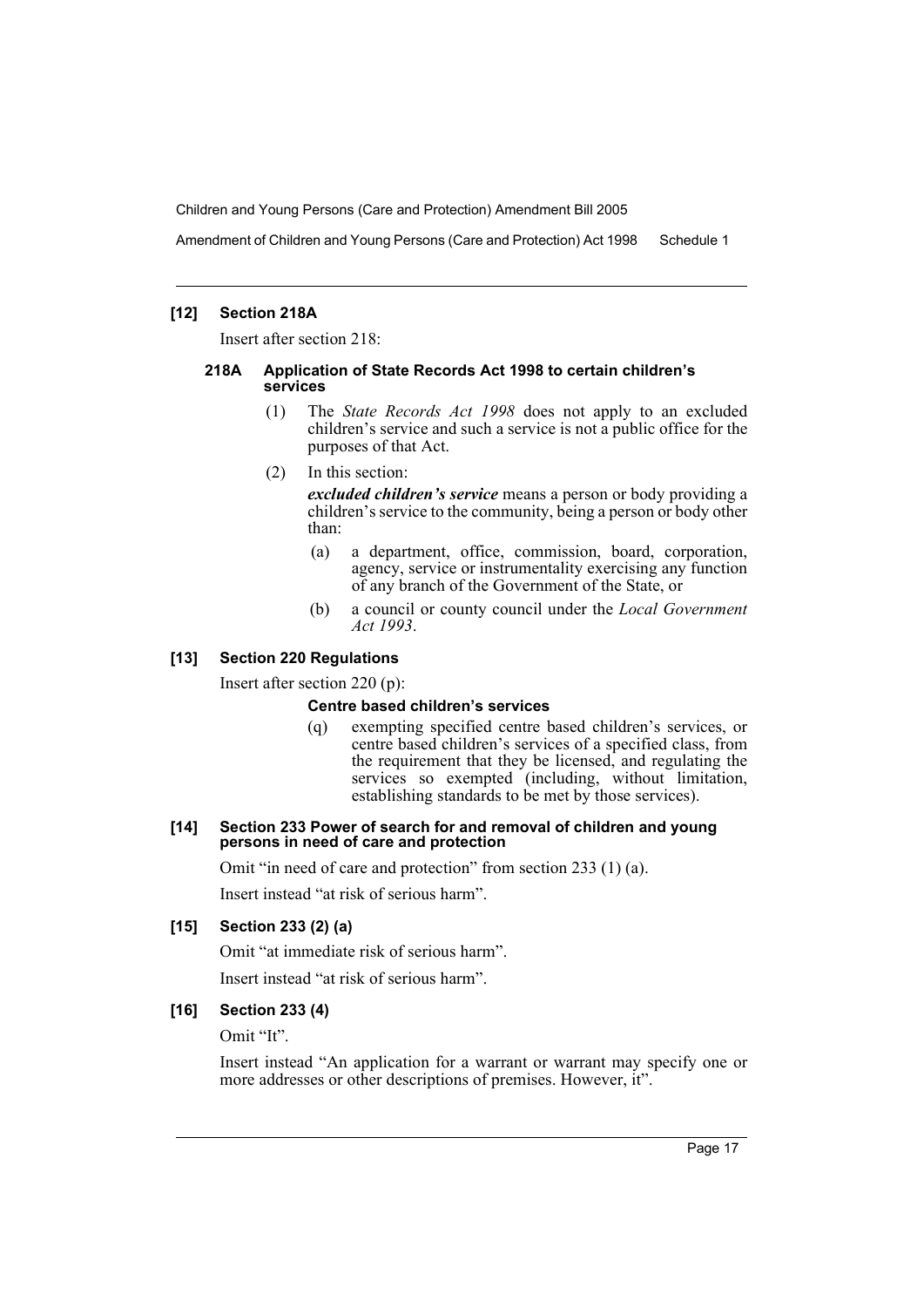Schedule 1 Amendment of Children and Young Persons (Care and Protection) Act 1998

#### **[17] Section 264 Regulations**

Insert after section 264 (2):

(3) The regulations may apply, adopt or incorporate, wholly or in part and with or without modifications, any standard, rule, code, specification or other document prescribed or published by any person or body (whether of New South Wales or elsewhere) and as in force at a particular time or from time to time.

#### **[18] Schedule 3 Savings, transitional and other provisions**

Insert at the end of clause 1 (1):

*Children and Young Persons (Care and Protection) Amendment Act 2005*

## **[19] Schedule 3**

Insert after clause 1:

#### **2 Provision consequent on enactment of Children and Young Persons (Care and Protection) Amendment Act 2005**

Section 233, as in force immediately before the commencement of this clause, continues to apply to and in respect of a search warrant applied for under that section as in force before that commencement.